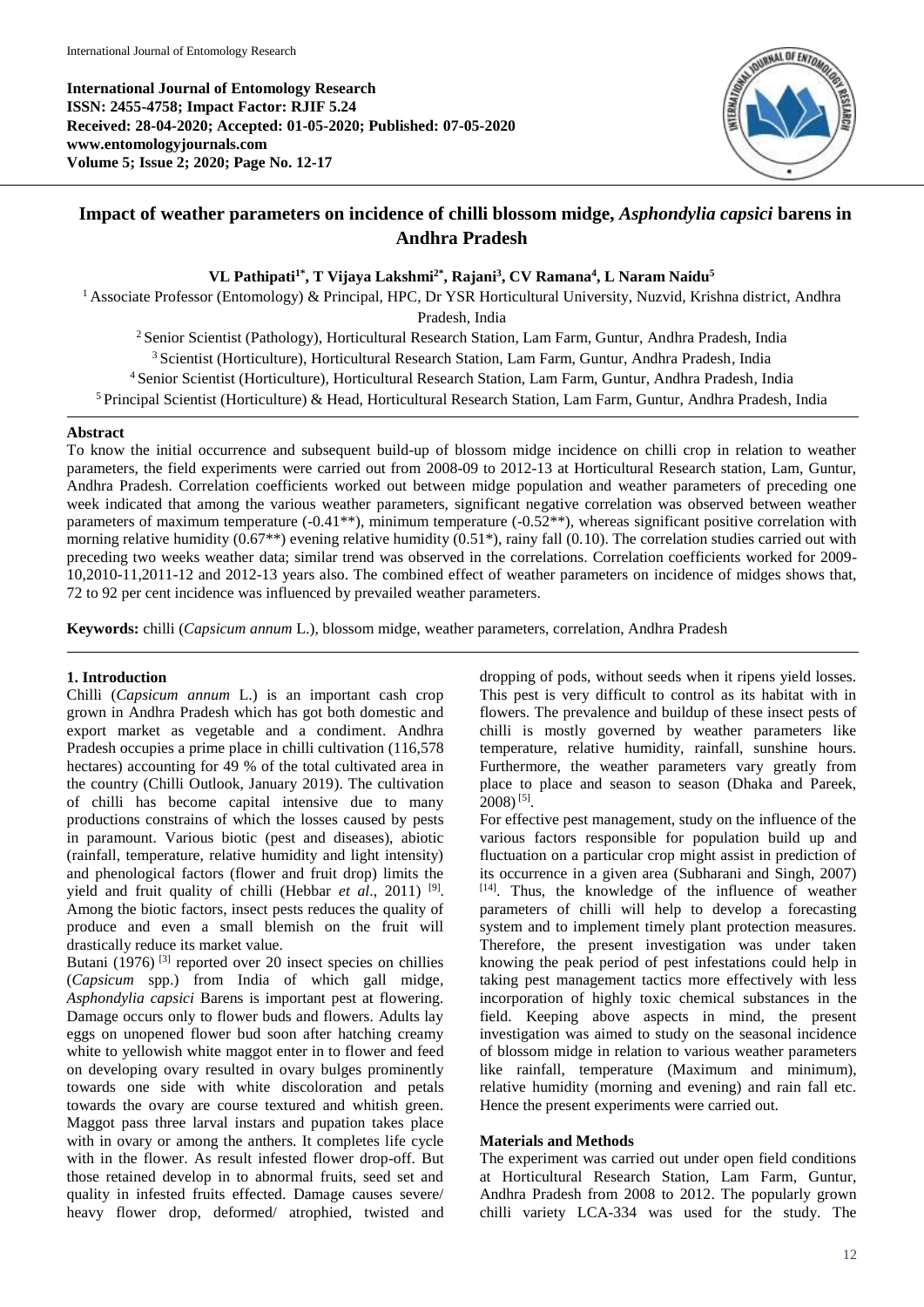experiment was laid out in 500 m  $^2$ plot. The plot was divided into 5 quadrates with a gap of 1m between each quadrate. Seeds of chilli variety LCA 334 were sown in the raised nursery and one-month old healthy seedlings were transplanted in the main field with a row to row and plant to plant distance of 60 cm x 45 cm. All the recommended agronomic practices like fertilizer application, weeding, hoeing, irrigation etc., were taken up at regular intervals. The crop was raised under unprotected conditions. For recording the midge incidence, 10 healthy plants were selected randomly from each quadrate and tagged. Observations on midge per cent damage caused by blossom midge, *Asphondylia capsici* Barens were recorded on infested buds/ flowers and healthy buds/ flowers on ten randomly selected and tagged plants. Incidence was recorded at weekly intervals in the chilli crop after noticing the incidence from flower bud initiation and continued till the harvest of the crop. Per cent damage was calculated by using the formula (Flemming and Retnakaran, 1985)<sup>[6]</sup>.

 $\label{eq:Percent-damage} \text{Per cent damage per plant} - \frac{\text{Number of damaged flower budgets} \text{pods} \text{pods per plant}}{\text{Total number of flower budgets} \text{pends} \text{pods per plant}} \text{X 100}$ 

## **Results and Discussions**

To find out the effect of individual abiotic factors on the population dynamics of midge species infesting chilli flowers and fruits, the correlation coefficients were worked out between midge population and weather parameters. While working out the correlation coefficients, midge population of each standard week was correlated with preceding one- and two-weeks weather data which gave better correlation coefficients than with the present week weather data. The incidence of *A.capsici* (% damage per plant) in chillies was initiated from  $45<sup>th</sup>$  STW (7.12 /plant) and it continued up to the harvest of the crop  $(3<sup>rd</sup> STW)$ 22.11/plant) with a peak activity 63.79 per cent /plant at  $50<sup>th</sup>$ STW during 2008-09. Correlation coefficients worked out between midge population and weather parameters of preceding one week indicated that among the various weather parameters, significant negative correlation was observed between weather parameters of maximum temperature  $(-0.41**)$ , minimum temperature  $(-0.52**)$ , whereas significant positive correlation with morning relative humidity (0.67\*\*) evening relative humidity (0.51\*) and non-significant positive impact by rainy fall (0.10) with midge incidence. The correlation studies carried out with preceding two weeks weather data; similar trend was observed in the correlations. Significant negative correlation was observed between weather parameters of maximum temperature (-0.43\*\*), minimum temperature (-0.49\*\*), whereas significant positive correlation with morning relative humidity (0.72\*\*), evening relative humidity (0.57\*) and non-significant positive impact by rainy fall  $(0.09)$  with midge incidence (Table-1 & 6)

Incidence of midge in chilli was initiated from  $51<sup>st</sup>$  STW (12.55 /plant) and it continued up to the harvest of the crop (1.75 at 11 STW) with a peak activity during  $1<sup>st</sup>$  STW (64.81) in the year 2009-10. Correlation coefficients worked out between midge population and weather parameters of preceding one week indicated that among the various weather parameters significant negative correlation was observed between weather parameters of maximum temperature (-0.41\*\*), minimum temperature (-0.21\*\*), whereas significant positive correlation with morning

relative humidity (0.19\*\*), evening relative humidity (0.45\*), rainy fall (0.39) with midges incidence. The correlation studies carried out with preceding two weeks weather data; similar trend was observed in the correlations. weather parameters of maximum temperature  $(-0.33**)$ , minimum temperature (-0.30\*\*) has showed significant negative correlation where as significant positive correlation with morning relative humidity (0.23<sup>\*\*</sup>), evening relative humidity  $(0.33^*)$  and non-significant impact by rainy fall  $(0.40)$  with midge population (Table-2 & 6).

During 2010-11, incidence of midge (% incidence) in chilli was initiated from  $45<sup>th</sup> STW$  (0.54/ plant) and it continued up to the harvest of the crop  $(0.53/$  plant at  $8<sup>th</sup> STW)$  with a peak activity during  $8<sup>th</sup> STW$  (96.77). Correlation coefficients of preceding one week weather data indicated that among the various weather parameters, significant negative correlation was observed between weather parameters of maximum temperature (-0.54\*\*), minimum temperature  $(-0.58**)$ , whereas significant positive correlation with morning relative humidity (0.33\*\*),evening relative humidity (0.39\*) and non-significant positive impact by rain fall (0.08) with midges population. About preceding two weeks weather data, similar trend was observed in the correlations. Significant negative correlation was observed between weather parameters of maximum temperature (-0.54\*\*), minimum temperature (-0.58\*\*), whereas significant positive correlation with morning relative humidity  $(0.33^{**})$ , evening relative humidity (0.39\*) and non-significant impact by rain fall (0.39) with midge population (Table-3  $\&$  6)

Incidence of midge (% incidence) in chilli was initiated from was initiated from  $45<sup>th</sup> STW$  (0.11per plant) and it continued up to the harvest of the crop (7.53/plant at 8  $STW$ ) with a peak activity during  $4<sup>th</sup> STW$  (73.84) during 2011-12. Correlation coefficients worked out between midge population and weather parameters of preceding one week indicated that among the various weather parameters significant negative correlation was observed between weather parameters of maximum temperature  $(-0.68**)$ , minimum temperature (-0.19\*\*), whereas significant positive correlation with morning relative humidity  $(0.53**)$ , evening relative humidity  $(0.51*)$  and nonsignificant positive impact rain fall (0.41) with midges population. With preceding two weeks weather data, indicated that among the various weather parameters significant negative correlation was observed between weather parameters of maximum temperature  $(-0.41**)$ , minimum temperature (-0.26<sup>\*\*</sup>), whereas significant positive correlation with morning relative humidity  $(0.74**)$ , evening relative humidity  $(0.51*)$  and nonsignificant positive impact rain fall (0.30) with midge population (Table-4 & 6)

During 2012-13, incidence of midge (% incidence) in chillies was initiated from  $43<sup>th</sup> STW$  (2.13 /plant) and it continued up to the harvest of the crop (1.28 at 8 STW) with a peak activity during  $51<sup>st</sup> STW$  (124.34) during 2012-13. Correlation coefficients worked out between midge population and weather parameters of preceding one week indicated that among the various weather parameters significant negative correlation was observed between weather parameters of maximum temperature  $(-0.29**)$ , minimum temperature (-0.64\*\*), whereas significant positive correlation with morning relative humidity  $(0.55**)$ , evening relative humidity  $(0.61*)$  and non-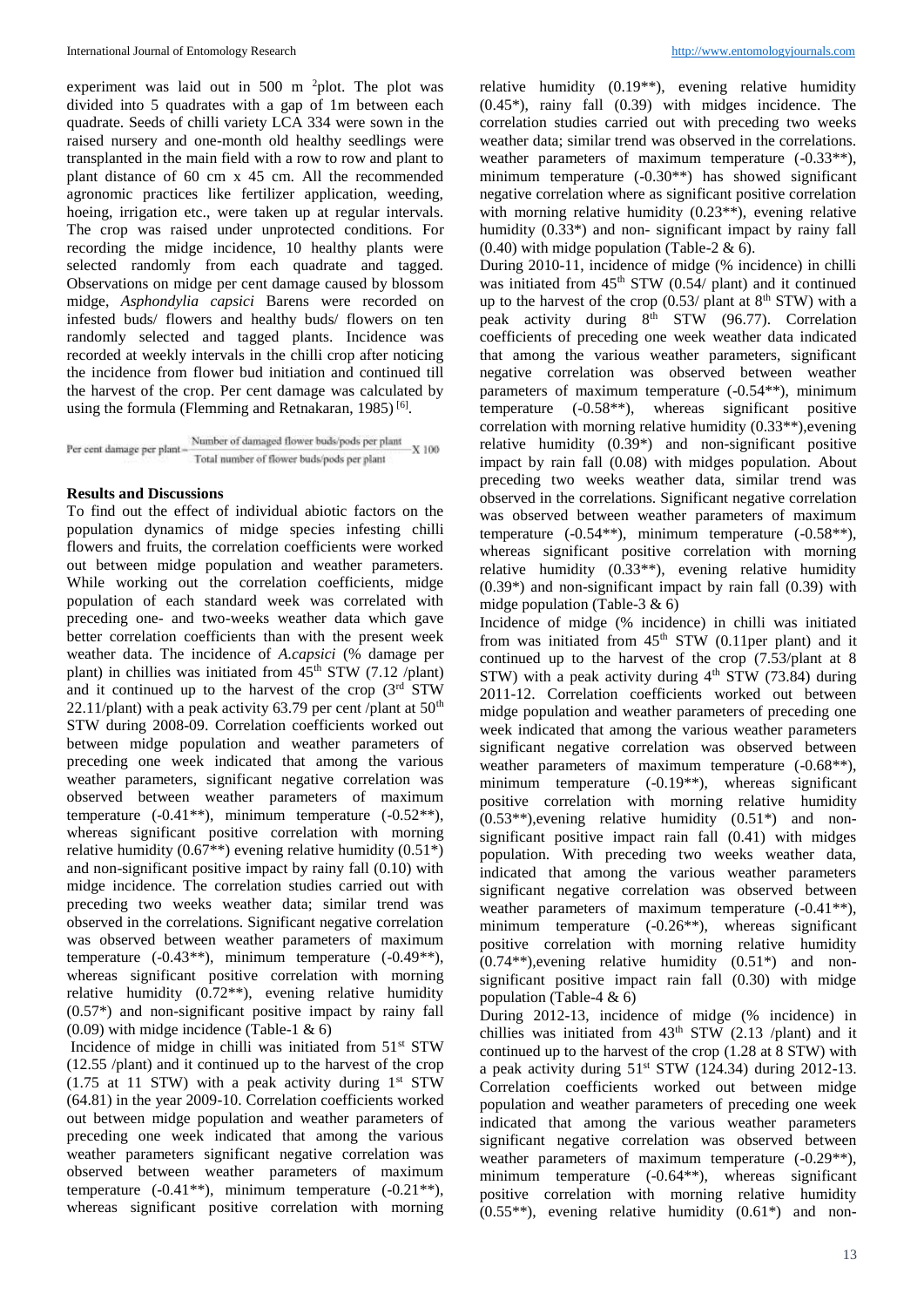significant positive impact by rain fall (0.50) with midges population. The correlation studies carried out with preceding two weeks weather data; similar trend was observed in the correlations. Weather parameters of preceding two weeks indicated that among the various weather parameters significant negative correlation was observed between weather parameters of maximum temperature (-0.55\*\*), minimum temperature (-0.58\*\*), whereas significant positive correlation with morning relative humidity (0.50\*\*), evening relative humidity (0.53\*) and non-significant positive impact by rain fall  $(0.24)$  with midge population. (Table-5 & 6)

From the findings it was evident that population build-up of midges on chilli was mainly influenced by relative humidity and rainfall and other parameters like temperature and sunshine hours did not show any significant effect. The population levels also vary with year to year because of variations in the weather parameters.

The overall results obtained from five years of study, the seasonal incidence of chilli midge and its relation with weather parameters clearly indicated the peak period of activity of midge incidence was influenced by preceding one and two week weather parameters and significant role

of weather parameters on the population dynamics of midges inhabiting the flower and fruit parts of chilli crop. The information obtained from these studies used in developing weather-based pest prediction models which in turn are helpful in taking up timely control measures.

The combined effect of weather parameters on incidence of midges was worked out (Table-7), the variation in the incidence (72 to 92%) was contributed by the weather parameters. Similar findings by Pathipati *et al*. 2014 and Bindu and Patil 2000 as 81 % and 69 % incidence was contributed by weather parameters. The present findings are in conformity of the results obtained by Chatterjee, 2004 who reported that midge population was significantly positively correlated with relative humidity and rainfall. Similar to our findings were by Patil and Nandihalli, 2009 [12] , Gupta *et al*., 2016 [7] . Thriveni KP, 2019 have also reported that midge population showed negative correlation with Maximum and minimum temperature and positive correlation with morning and evening humidity, rainfall. Similar results have been observed by Kumar, 2010, Meena and Kanwat 2013<sup>[1]</sup> and Asma and Hanumantharaya 2015 [1] .

| <b>SI.</b> | No. Standard week | Date & Month     | $Temp^0C$  |            | RH%                     |       | Rainfall (mm) | Blossom midge % damage per plant |  |
|------------|-------------------|------------------|------------|------------|-------------------------|-------|---------------|----------------------------------|--|
|            |                   |                  | <b>Max</b> |            | <b>Min Morn</b><br>Eve  |       |               |                                  |  |
| 6          | 42                | Oct15-21-2008    | 33         | 20.7       | 86.1                    | 57.9  | 15            | $\mathbf{0}$                     |  |
| 7          | 43                | Oct22-28.        | 31.9       | 18.3       | 81                      | 49.4  | 8.2           | $\mathbf{0}$                     |  |
| 8          | 44                | Oct 29-Nov4      | 33.95      | 16.1       | 82                      | 35.85 | $\theta$      | $\Omega$                         |  |
| 9          | 45                | $Nov05-11$       | 32         | 26         | 78                      | 47    | $\theta$      | 7.12                             |  |
| 10         | 46                | $Nov12-18$       | 29.8       | 17.1       | 83                      | 63    | 34.8          | 12.15                            |  |
| 11         | 47                | Nov19-25         | 31.8       | 19.4       | 87.8                    | 53.8  | 1.4           | 39.61                            |  |
| 12         | 48                | $Nov26-Dec02'08$ | 29.8       | 17.8       | 81.4                    | 72.2  | 65.8          | 59.58                            |  |
| 13         | 49                | $Dec03-09'08$    |            | 29.9 15.65 | 95                      | 61    | $\Omega$      | 61.56                            |  |
| 14         | 50                | $Dec11-16'08$    | 30.6       | 14.9       | 96.1                    | 60.4  | $\theta$      | 63.79                            |  |
| 15         | 51                | Dec17-23'08      | 30.2       | 13.4       | 96.8                    | 61.2  | $\Omega$      | 57.64                            |  |
| 16         | 52                | Dec24-31'08      | 21.2       | 16.4       | 98.1                    | 82.2  | $\theta$      | 51.52                            |  |
| 17         |                   | Jan $1-7'09$     |            |            | 31.25 18.25 95.28       | 79.4  | $\theta$      | 50.11                            |  |
| 18         | $\mathfrak{D}$    | Jan $8-14'09$    |            |            | 31.13 19.28 91.42 76.85 |       | $\theta$      | 31.19                            |  |
| 19         | 3                 | Jan 15-21'09     |            |            | 31.21 18.8 92.28 71.57  |       | $\theta$      | 22.11                            |  |

**Table 1:** Seasonal incidence of Chilli gall midge, *Asphondylia capsici* Barens during 2008-09

**Table 2:** Seasonal incidence of Chilli gall midge, *Asphondylia capsici* Barens during 2009-10

| SI.<br>No. | <b>Standard week</b> | Date & Month                | $Temp^0C$ |             | RH%                     |       | Rainfall (mm)  | Blossom midge % damage per plant |
|------------|----------------------|-----------------------------|-----------|-------------|-------------------------|-------|----------------|----------------------------------|
|            |                      |                             |           |             | Max   Min   Morn   Eve  |       |                |                                  |
|            | 50                   | Dec11-16-2009               |           |             | 29.78 18.07 86.57       | 58    | $\Omega$       | $\overline{\phantom{0}}$         |
| 2          | 51                   | Dec17-23                    |           | 28.54 19.07 | 90                      | 57    | $\Omega$       | $\theta$                         |
| 3          | 52                   | Dec24-31                    |           |             | 28.65 18.35 80.28       | 49    | $\overline{0}$ | $\Omega$                         |
| 4          |                      | Jan 1-7,2010                | 29.78     | 16          | 86.28 61.42             |       | $\overline{0}$ | 64.81                            |
| 5          | $\mathfrak{D}$       | Jan 8-14                    | 29.57     | 16          | 86.28 61.42             |       | $\overline{0}$ | 51.58                            |
| 6          | 3                    | Jan 15-21                   | 29.42     | 15.7        | 87.71 43.71             |       | 2              | 51.12                            |
| ⇁          | 4                    | Jan 22-28                   | 29.71     | 15.2        | 86.14 45.41             |       | $\Omega$       | 33.78                            |
| 8          | 5                    | Jan 29-4 Feb                |           | 26.74 15.07 | 83                      | 42.7  | $\Omega$       | 17.41                            |
| 9          | 6                    | Feb 5-11                    | 31.6      | 18.24       | 92                      | 43.5  | $\Omega$       | 10.99                            |
| 10         |                      | Feb 12-18                   | 32        | 16.5        | 88.28 51.71             |       | $\Omega$       | 3.55                             |
| 11         | 8                    | Feb 19-25                   |           |             | 33.11 16.28 89.42       | 48    | $\Omega$       | 2.11                             |
| 12         | 9                    | Feb26-4 <sup>rd</sup> March |           | 33.75 13.88 | 96                      | 51.42 | $\Omega$       | 1.75                             |
| 13         | 10                   | $Mar5-11$                   |           |             | 33.78 16.11 85.57 47.28 |       | $\Omega$       | $\overline{\phantom{a}}$         |
| 14         | 11                   | $Mar12-18$                  | 30        | 16.2        | 90.85 44.71             |       | $\Omega$       |                                  |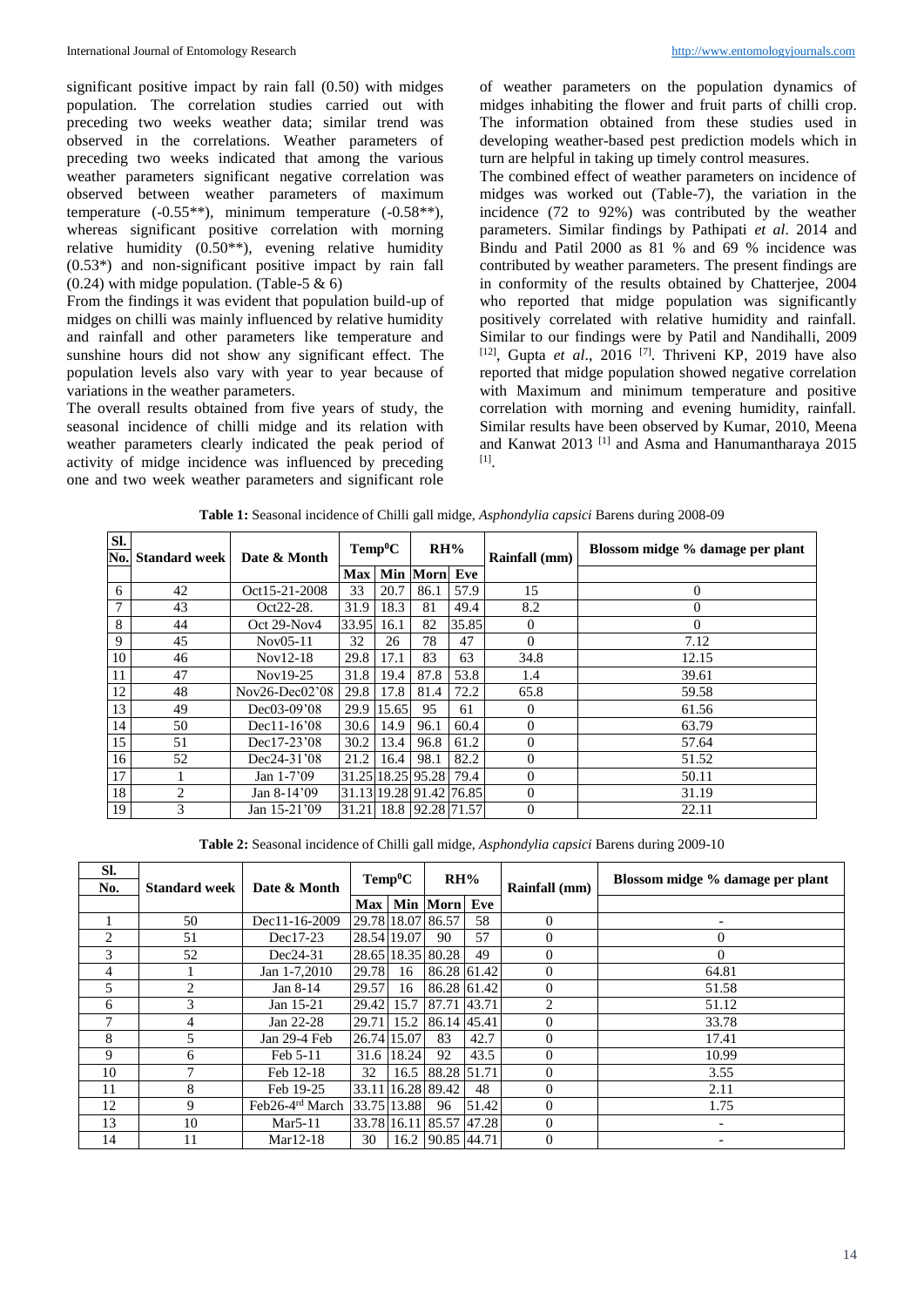| SI.            | <b>Standard week</b> | <b>Max</b> | Min   | Morn  | Eve   |                | Rainfall %Blossom midge damage/plant |
|----------------|----------------------|------------|-------|-------|-------|----------------|--------------------------------------|
| 43             | Oct22-28, 2010       | 32.2       | 23.97 | 92.43 | 70.57 | 62.3           | $\Omega$                             |
| 44             | Oct 29-Nov4          | 29.8       | 23.56 | 92.57 | 81.86 | 48.8           | $\Omega$                             |
| 45             | $Nov05-11$           | 29.2       | 23.23 | 91.29 | 76.86 | 23.4           | 0.32                                 |
| 46             | $Nov12-18$           | 29.97      | 23.74 | 86.43 | 74.29 | 27.8           | 0.95                                 |
| 47             | Nov19-25             | 31.89      | 22.43 | 86.43 | 68.14 | $\Omega$       | 1.59                                 |
| 48             | $Nov26-Dec02$        | 30.7       | 20.59 | 88    | 59.86 | $\mathbf{0}$   | 7.56                                 |
| 49             | $Dec03-09$           | 26.76      | 20.51 | 85    | 71.29 | 115.3          | 45.48                                |
| 50             | $Dec11-16$           | 29.87      | 20.73 | 91.71 | 58.14 | $\Omega$       | 48.78                                |
| 51             | Dec17-23             | 27.94      | 14.61 | 83.14 | 46.43 | $\mathbf{0}$   | 68.77                                |
| 52             | Dec24-31             | 28.89      | 16.44 | 88.88 | 54.75 | $\Omega$       | 88.79                                |
| 1              | Jan 1-7,2011         | 29.24      | 17.34 | 84.57 | 49    | $\Omega$       | 96.77                                |
| $\overline{c}$ | Jan 8-14             | 30.27      | 15.23 | 80.29 | 43.57 | $\overline{0}$ | 73.19                                |
| 3              | Jan 15-21            | 31.24      | 16.91 | 93.43 | 46.29 | $\Omega$       | 43.21                                |
| $\overline{4}$ | Jan 22-28            | 31.24      | 15.63 | 95.14 | 45.91 | $\mathbf{0}$   | 15.73                                |
| 5              | Jan 29-4 Feb         | 31.74      | 17.43 | 95.29 | 46.86 | $\theta$       | 11.89                                |
| 6              | Feb 5-11             | 32.77      | 16.13 | 89.86 | 41.29 | $\Omega$       | 3.19                                 |
| 7              | Feb 12-18            | 33.61      | 17.41 | 77.14 | 40.57 | $\Omega$       | 1.28                                 |
| 8              | Feb 19-25            | 30.07      | 20.84 | 93.14 | 63.86 | 7.7            | 0.53                                 |

**Tables 4:** Seasonal incidence of Chilli gall midge, *Asphondylia capsici* Barens during 2011-12

| SI.            |                      |               | $Temp^0C$ |             |                               |       | <b>Rainfall</b> | %Blossom midge damage |
|----------------|----------------------|---------------|-----------|-------------|-------------------------------|-------|-----------------|-----------------------|
| No.            | <b>Standard week</b> | Date & Month  |           |             | RH%                           |       | (mm)            |                       |
|                |                      |               | Max       | Min         | Morn Eve                      |       |                 |                       |
| 1              | 42                   | Oct15-21-2011 |           |             | 30.03 22.99 80.91 70.44       |       | 30.48           | $\theta$              |
| $\overline{2}$ | 43                   | Oct22-28.     |           |             | 31.29 23.97 92.43 70.57       |       | 42.33           | $\theta$              |
|                | 44                   | Oct 29-Nov4   |           |             | 28.89 23.56 92.57 81.86       |       | 50.12           | $\Omega$              |
| 4              | 45                   | Nov05-11      |           |             | 29.2 23.23 91.29 76.86        |       | 33.31           | 0.11                  |
| 5              | 46                   | $Nov12-18$    |           |             | 29.97 23.74 86.43 74.29       |       | 27.8            | 1.16                  |
| 6              | 47                   | Nov19-25      |           |             | 31.89 22.43 86.43 68.14       |       | $\Omega$        | 1.59                  |
| 7              | 48                   | $Nov26-Dec02$ | 30.7      | 20.59       | 88                            | 59.86 | $\Omega$        | 2.56                  |
| 8              | 49                   | $Dec03-09$    |           | 26.76 20.51 | 85                            | 71.29 | 44.69           | 8.44                  |
| 9              | 50                   | $Dec11-16$    |           |             | 29.87 20.73 91.71 58.14       |       | $\Omega$        | 13.54                 |
| 10             | 51                   | Dec17-23      |           |             | 27.94 14.61 83.14 46.43       |       | $\Omega$        | 19.96                 |
| 11             | 52                   | $Dec24-31$    |           |             | 28.89 16.44 88.88 54.75       |       | $\Omega$        | 24.54                 |
| 12             | $\mathbf{1}$         | Jan 1-7,2012  |           |             | 29.24 17.34 84.57             | 49    | $\Omega$        | 36.65                 |
| 13             | $\overline{c}$       | Jan 8-14      |           |             | 30.27   15.23   80.29   43.57 |       | $\Omega$        | 42.58                 |
| 14             | 3                    | Jan 15-21     |           |             | 31.24 16.91 93.43 46.29       |       | $\Omega$        | 66.78                 |
| 15             | $\overline{4}$       | Jan 22-28     |           |             | 31.24 15.63 95.14 45.91       |       | $\Omega$        | 73.84                 |
| 16             | 5                    | Jan 29-4 Feb  |           |             | 31.74 17.43 95.29 46.86       |       | $\Omega$        | 41.22                 |
| 17             | 6                    | Feb 5-11      |           |             | 32.77 16.13 89.86 41.29       |       | $\Omega$        | 32.12                 |
| 18             | 7                    | Feb 12-18     |           |             | 32.66 17.17 89.91 42.66       |       | $\theta$        | 22.03                 |
| 19             | 8                    | Feb 19-25     |           |             | 33.12 17.99 88.99 42.16       |       | 7.7             | 2.53                  |

**Table 5:** Seasonal incidence of Chilli gall midge, *Asphondylia capsici* Barens during 2012-13

| SI.                         |                              |               |     |                         |              | <b>Rainfall</b><br>$Temp^0C$<br>RH% |                 | %Blossom midge damage |
|-----------------------------|------------------------------|---------------|-----|-------------------------|--------------|-------------------------------------|-----------------|-----------------------|
| No.                         | Standard week   Date & Month |               |     |                         |              |                                     | $(\mathbf{mm})$ |                       |
|                             |                              |               | Max |                         | Min Morn Eve |                                     |                 |                       |
| 1                           | 42                           | Oct15-21-2012 |     | 29.19 22.15 88.16 73.19 |              |                                     | $\Omega$        | $\Omega$              |
| $\mathcal{D}_{\mathcal{L}}$ | 43                           | $Oct22-28.$   |     | 29.45 22.79 88.45 74.98 |              |                                     | 11.59           | 2.17                  |
|                             | 44                           | Oct $29-Nov4$ |     | 29.99 22.91 88.66 75.55 |              |                                     | 18.22           | 5.14                  |
| $\overline{4}$              | 45                           | Nov05-11      |     | 29.2 23.23 91.29 76.86  |              |                                     | 23.4            | 6.45                  |
| 5                           | 46                           | Nov12018      |     | 29.97 23.74 86.43 74.29 |              |                                     | 27.8            | 29.78                 |
| 6                           | 47                           | Nov19025      |     | 31.89 22.43 86.43 68.14 |              |                                     | $\Omega$        | 41.22                 |
| 7                           | 48                           | Nov260Dec02   |     | 30.7 20.59              | 88           | 59.86                               | $\Omega$        | 74.11                 |
| 8                           | 49                           | Dec03009      |     | 26.76 20.51             | 85           | 71.29                               | 115.3           | 92.78                 |
| 9                           | 50                           | Dec11016      |     | 29.87 20.73 91.71 58.14 |              |                                     | $\Omega$        | 95.66                 |
| 10                          | 51                           | Dec17023      |     | 27.94 14.61 83.14 46.43 |              |                                     | $\Omega$        | 124.34                |
| 11                          | 52                           | Dec24031      |     | 28.89 16.44 88.88 54.75 |              |                                     | $\Omega$        | 112.55                |
| 12                          |                              | Jan 1-07,2013 |     | 29.24 17.34 84.57       |              | 49                                  | $\theta$        | 110.14                |
| 13                          | 2                            | $Jan-14$      |     | 30.27 15.23 80.29 43.57 |              |                                     | $\Omega$        | 88.56                 |
| 14                          | 3                            | Jan 15-21     |     | 31.24 16.91 93.43 46.29 |              |                                     | $\Omega$        | 81.45                 |
| 15                          | 4                            | Jan 22-28     |     | 31.24 15.63 95.14 45.91 |              |                                     | $\Omega$        | 71.95                 |
| 16                          | 5                            | Jan 29-04 Feb |     | 31.74 17.43 95.29 46.86 |              |                                     | $\theta$        | 62.12                 |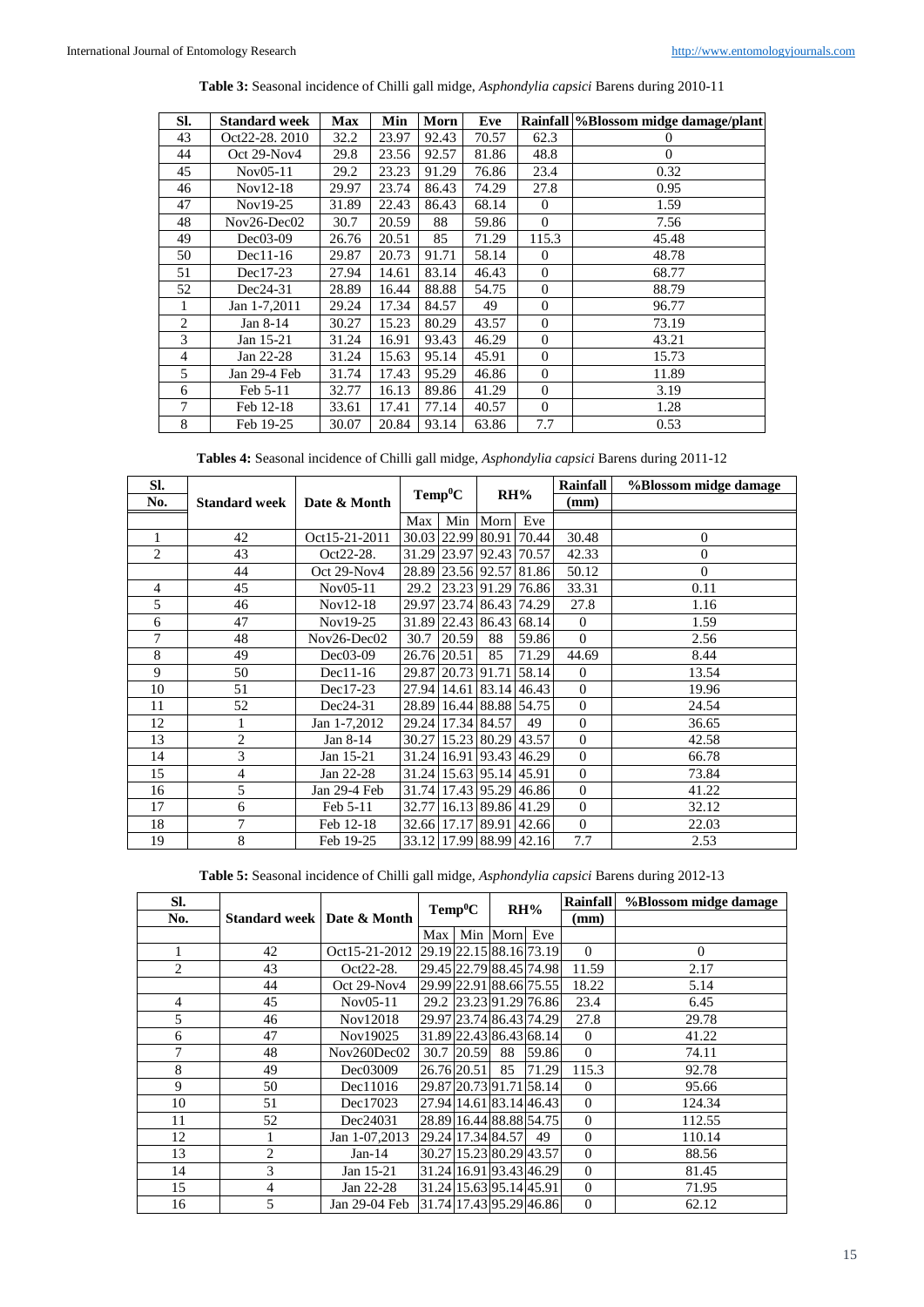|  | $Feb-11$          |  | .77 17.55 95.77 46.22   |          | 44.78                                 |
|--|-------------------|--|-------------------------|----------|---------------------------------------|
|  | Feb 12-18         |  | 31.99 17.59 95.84 46.74 |          | .27<br>$\sim$ 4. $\sim$ $\sim$ $\sim$ |
|  | $19-25$<br>Feb 19 |  | 32.12 16.48 96.12 47.54 | - -<br>. | $\overline{C}$<br>ر _ د               |

**Table 6:** Correlation co-efficient between midge *A.capsici* incidence and weather parameters (preceding one and two weeks from 2008 to 2012)

| <b>Observatory</b> | 2008-09          |           |                  | 2009-10   | 2010-11                    |           | 2011-12          |                  | 2012-13          |           |
|--------------------|------------------|-----------|------------------|-----------|----------------------------|-----------|------------------|------------------|------------------|-----------|
| Weather            | <b>Preceding</b> | Preceding | <b>Preceding</b> |           | <b>Preceding Preceding</b> | Preceding | <b>Preceding</b> | <b>Preceding</b> | <b>Preceding</b> | Preceding |
| <b>Parameters</b>  | 1 Week           | 2 Week    | 1 Week           | 2 Week    | 1 Week                     | 2 Week    | 1 Week           | 2 Week           | 1 Week           | 2 Week    |
| Maximum            | $-0.46**$        | $-0.43**$ | $-0.41**$        | $-0.30**$ | $-0.41**$                  | $-0.54**$ | $-0.68**$        | $-0.41**$        | $-0.29**$        | $-0.55**$ |
| Temperature        |                  |           |                  |           |                            |           |                  |                  |                  |           |
| Minimum            | $-0.52**$        | $-0.49**$ | $-0.21**$        | $-0.36**$ | $-0.58**$                  | $-0.58**$ | $-0.19**$        | $-0.26**$        | $-0.64**$        | $-0.58**$ |
| Temperature        |                  |           |                  |           |                            |           |                  |                  |                  |           |
| Morning Relative   |                  |           |                  |           |                            |           |                  |                  |                  |           |
| Humidity (RH-      | $0.67**$         | $0.72**$  | $0.19**$         | $0.33**$  | $0.33**$                   | $0.33**$  | $0.53**$         | $0.74**$         | $0.55**$         | $0.50**$  |
| $1\%)$             |                  |           |                  |           |                            |           |                  |                  |                  |           |
| Evening Relative   |                  |           |                  |           |                            |           |                  |                  |                  |           |
| Humidity           | $0.51*$          | $-0.57*$  | $0.45*$          | $0.23*$   | $0.34*$                    | $0.39*$   | $-0.51*$         | $-0.51*$         | $-0.61*$         | $-0.53*$  |
| $(RH-II %)$        |                  |           |                  |           |                            |           |                  |                  |                  |           |
| Rain fall (mm)     | 0.10             | 0.09      | 0.39             | 0.40      | 0.08                       | 0.15      | 0.41             | 0.30             | 0.50             | 0.24      |

\*Significant at 5 per cent level  $(r=0.22)$  \*\* Significant at 1 per cent level  $(r=0.18)$ 

**Table 7:** Multiple regression equation developed for *A.capsici* incidence on chilli and weather parameters from 2008 to 2012)

| <b>Observation</b>       | Step down multiple linear equation                                     | Co-efficient of<br>determination $(\mathbb{R}^2)$ |
|--------------------------|------------------------------------------------------------------------|---------------------------------------------------|
| 2008-09 Preceding 1 week | $Y = 33.30 + 0.28**$ T.max -6.96 T.Min +8.85* RH-1-1.86* RH-1I+1.84 RF | 0.91                                              |
| 2008-09 Preceding 2 week | Y= 54.33+ 0.21*T.max+ 6.19* T.Min +8.18* RH-1- 1.71+1.71RH-II+0.7RF    | 0.92                                              |
| 2009-10 Preceding 1 week | Y = 31.67-10.23* Tmax- -0.05 T. min * +3.11 RH-I-2.53 RH-II-17.79RF    | 0.76                                              |
| 2009-10 Preceding 2 week | $Y = 30.99 - 10.23*$ Tmax -6.28T min + 1.00 RH-I -1.92 RH-II -19.86RF  | 0.61                                              |
| 2010-11 Preceding 1 week | Y=36.24-18.61* Tmax- 0.51T min+0.64+1.06*RH-I- 1.31 RH-II-0.33RF       | 0.77                                              |
| 2010-11 Preceding 2 week | Y=18.87-16.83*Tmax-0.93T min+1.66+1.71*RH-I 0.88 RH-II-0.13RF          | 0.74                                              |
| 2011-12 Preceding 1 week | Y=41.80-13.30* Tmax-0.66T min+0.69*RH-I+0.50 RH-II-0.04RF              | 0.72                                              |
| 2011-12 Preceding 2 week | Y=44.22-11.49* Tmax- 3.22T min +0.57*RH-I+0.29 RH-II-0.49RF            | 0.70                                              |
| 2012-13 Preceding 1 week | Y=22.99-11.90* Tmax-2.47T min+0.54*RH-I-0.69 RH-II-0.62RF              | 0.76                                              |
| 2012-13 Preceding 2 week | Y=34.07-14.48* Tmax-2.88T min+0.88*RH -I-0.60 RH-II-0.54RF             | 0.75                                              |

## **Conclusion**

The findings of present investigation on seasonal incidence of midge could help in taking suitable pest control measures by identifying the vulnerable stages of these pest and minimizing the frequent application of toxic pesticides providing suitable opportunities to grow natural enemies in less hazardous environment which will be helpful in the conservation process of biological control programme.

## **Acknowledgements**

Authors are thankfull to the Director of Research & Principal Scientist & Head, Horticultural Research Station, Dr. YSR Horticultural University, Lam, Guntur for providing research facilities.

## **References**

- 1. Asma A, Hanumantharaya L. Population dynamics of major insect and mite pests of chilli. Journal of Experimental Zoology. 2015; 18(1):173-176.
- 2. Bindu KP, Patel JR. Population dynamics of different species of thrips on chilli, cotton and pigeon pea. Indian Journal of Entomology. 2001; 63(1):170-175.
- 3. Butani DK. Pests and diseases of chilli and their control. *Pesticides*, 1976; 10:38-41.
- 4. Chatterjee M. Occurrence of yellow mite, *Polyphagotarsonemus latus* Banks Acari: Tarsonemidae and predatory mites in diversified groups of chilli cultivars. Approved M.Sc. Thesis, 2004, 86-87.
- 5. Dhaka SR, Pareek BL. Weather factors influencing population dynamics of major insect pests of cotton

under semi-arid Agro. ecosystem. Indian Journal of Entomology. 2008; 70(2):157-163.

- 6. Flemming R, Retnakaran A. Evaluation of single treatment data using Abbott's formula with reference to insect. Indian Journal of Economic Zoology. 1985; 78:1179-1181.
- 7. Gupta JK, Ashok Bhatnagar, Agrawal VK, Mukherjee S, Sharma BK. Population dynamics and extent of damage due to pest complex on capcicum (Capsicum annumL.) Under shade net house. J of Prog Agri, 2016, 7(2).
- 8. Hand Book of Horticultural Statistics, India. Vegetables, 2014, pp: 12-15
- 9. Hebbar SS, Balakrishan B, Prabhakar M, Srinivas V, Anil Kumar N, Ravi Kumar, Girija G, *et al*. Protected Cultivation of Capsicum. IIHR Technical Bulletin, 2011, 22.
- 10. Kumar NKK, Nagaraju D, Gall K. Gall insects damaging eggplant, bell peppers in south India. Eds. J Prohens & A.Rodriguez – Burruezo, 2010.
- 11. Meena NK, Kanwat PM. Studies on seasonal incidence and relative safety of pesticides against Coccinellids in okra ecosystem. Journal of Biological Control. 2010; 24(2):116-122.
- 12. Patil RS, Nandihalli BS. Seasonal incidence of mite pests on brinjal and chilli. Karnataka Journal of Agricultural Sciences. 2009; 22(3):729-731.
- 13. Rajpur BC, Patil BC, Basavaraj H. Economics of chilli production in Karnataka. Karnataka Journal of Agricultural Sciences. 2008; 21:3237-240.